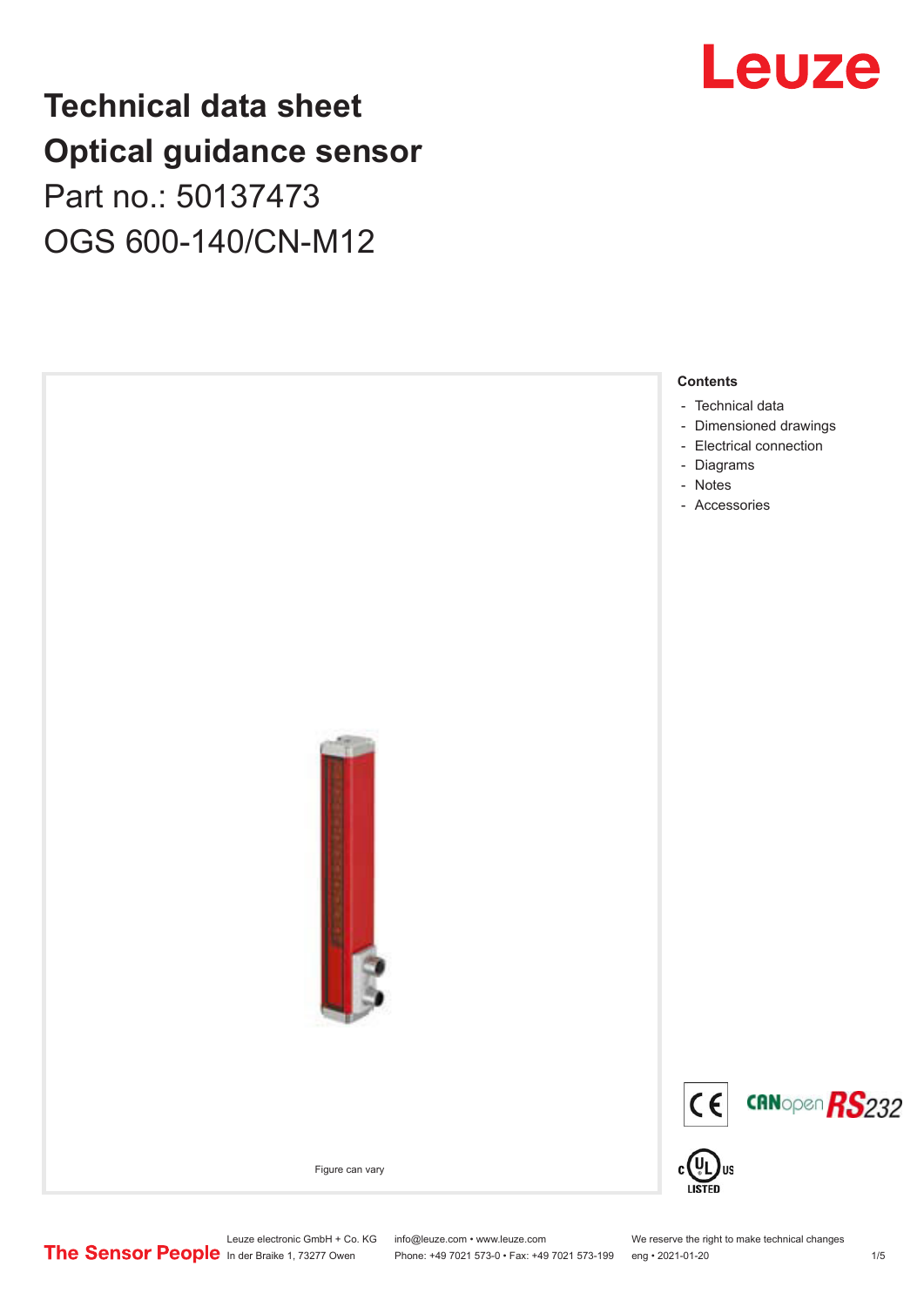### <span id="page-1-0"></span>**Technical data**

# **Leuze**

#### **Basic data**

| <b>Series</b>                                  | <b>OGS 600</b>                         |
|------------------------------------------------|----------------------------------------|
| <b>Application</b>                             | Optical guidance                       |
| <b>Trace types</b>                             | Dark trace on light background         |
|                                                | Light trace on dark background         |
|                                                | Retro-reflective trace                 |
|                                                |                                        |
| <b>Optical data</b>                            |                                        |
| <b>Working range</b>                           | 10  70 mm                              |
| <b>Light source</b>                            | LED, Red                               |
| <b>LED light wavelength</b>                    | 634 nm                                 |
| <b>Transmitted-signal shape</b>                | Pulsed                                 |
| Detection width for complete trace             | $115 \text{ mm}$                       |
|                                                |                                        |
| <b>Measurement data</b>                        |                                        |
| <b>Measurement value resolution</b>            | 1 mm, Working distance 35 mm           |
| <b>Linearity error</b>                         | 0  5 mm, Working distance 35 mm        |
| Output value for edges                         | 170  1,330                             |
| <b>Maximum output value</b>                    | 0 1,500                                |
| <b>Electrical data</b>                         |                                        |
| <b>Protective circuit</b>                      | Polarity reversal protection           |
|                                                | Short circuit protected                |
|                                                |                                        |
| Performance data                               |                                        |
| Supply voltage U <sub>R</sub>                  | 18  30 V, DC                           |
| Average power consumption                      | 4 W                                    |
|                                                |                                        |
| <b>Outputs</b>                                 |                                        |
| Number of digital switching outputs 1 Piece(s) |                                        |
|                                                |                                        |
| <b>Switching outputs</b><br><b>Type</b>        | Digital switching output               |
| <b>Voltage type</b>                            | DC                                     |
| Switching current, max.                        | 100 mA                                 |
| <b>Switching voltage</b>                       | high: ≥( $U_B$ -2V)                    |
|                                                | Low: $\leq 2V$                         |
|                                                |                                        |
| <b>Switching output 1</b>                      |                                        |
| <b>Switching element</b>                       | Transistor, PNP                        |
| <b>Switching principle</b>                     | Trace monitoring / contrast monitoring |
|                                                | adjustable                             |
| <b>Timing</b>                                  |                                        |
| <b>Cycle time</b>                              | 10 <sub>ms</sub>                       |
|                                                |                                        |
| <b>Interface</b>                               |                                        |
| <b>Type</b>                                    | CANopen                                |
|                                                |                                        |
| <b>CANopen</b>                                 |                                        |
| <b>Function</b>                                | Process                                |
| <b>Transmission speed</b>                      | 10  1,000 kBit/s                       |
| <b>Service interface</b>                       |                                        |
|                                                | <b>RS 232</b>                          |
| <b>Type</b>                                    |                                        |
| <b>RS 232</b>                                  |                                        |
| <b>Transmission speed</b>                      | 115,200 bit/s                          |

| <b>Connection</b> |                                            |                            |  |  |  |
|-------------------|--------------------------------------------|----------------------------|--|--|--|
|                   | <b>Number of connections</b><br>2 Piece(s) |                            |  |  |  |
|                   | <b>Connection 1</b>                        |                            |  |  |  |
|                   | <b>Function</b>                            | Data interface             |  |  |  |
|                   | Type of connection                         | Connector                  |  |  |  |
|                   | <b>Thread size</b>                         | M <sub>12</sub>            |  |  |  |
|                   | <b>Type</b>                                | Female                     |  |  |  |
|                   | <b>Material</b>                            | Metal                      |  |  |  |
|                   | No. of pins                                | 5 -pin                     |  |  |  |
|                   | Encoding                                   | A-coded                    |  |  |  |
|                   |                                            |                            |  |  |  |
|                   | <b>Connection 2</b>                        |                            |  |  |  |
|                   | <b>Function</b>                            | Service interface          |  |  |  |
|                   |                                            | Signal OUT                 |  |  |  |
|                   |                                            | Voltage supply             |  |  |  |
|                   | <b>Type of connection</b>                  | Connector                  |  |  |  |
|                   | <b>Thread size</b>                         | M <sub>12</sub>            |  |  |  |
|                   | Type                                       | Male                       |  |  |  |
|                   | <b>Material</b>                            | Metal                      |  |  |  |
|                   | No. of pins                                | 5-pin                      |  |  |  |
|                   | Encoding                                   | A-coded                    |  |  |  |
|                   | <b>Mechanical data</b>                     |                            |  |  |  |
|                   | Design                                     | Cubic                      |  |  |  |
|                   | Dimension (W x H x L)                      | 34.5 mm x 47.5 mm x 216 mm |  |  |  |
|                   | <b>Metal housing</b>                       | Aluminum                   |  |  |  |
|                   | Lens cover material                        | Plastic                    |  |  |  |
|                   | Net weight                                 | 245g                       |  |  |  |
|                   | <b>Housing color</b>                       | Red                        |  |  |  |
| Type of fastening |                                            | Supplied mounting bracket  |  |  |  |
|                   | <b>Operation and display</b>               |                            |  |  |  |
|                   | Type of configuration                      | Software                   |  |  |  |
|                   | <b>Environmental data</b>                  |                            |  |  |  |
|                   | Ambient temperature, operation             | $-1550 °C$                 |  |  |  |
|                   | Ambient temperature, storage               | $-30$ 60 °C                |  |  |  |
|                   | <b>Certifications</b>                      |                            |  |  |  |
|                   | Degree of protection                       | IP 65                      |  |  |  |
|                   | <b>Protection class</b>                    | III                        |  |  |  |
|                   | <b>Certifications</b>                      | c UL US                    |  |  |  |
|                   | <b>Standards applied</b>                   | EN 60947-5-2:2007+A1:2012  |  |  |  |
|                   | <b>Classification</b>                      |                            |  |  |  |
|                   | <b>Customs tariff number</b>               | 85365019                   |  |  |  |
|                   | eCl@ss 5.1.4                               | 27270906                   |  |  |  |
|                   |                                            | 27270906                   |  |  |  |
|                   | eCl@ss 8.0                                 |                            |  |  |  |
|                   | eCl@ss 9.0                                 | 27270906                   |  |  |  |
|                   | eCl@ss 10.0                                | 27270906                   |  |  |  |
|                   | eCl@ss 11.0                                | 27270906                   |  |  |  |
|                   | <b>ETIM 5.0</b>                            | EC001820                   |  |  |  |
|                   | <b>ETIM 6.0</b>                            | EC001820                   |  |  |  |
|                   | <b>ETIM 7.0</b>                            | EC001820                   |  |  |  |

Leuze electronic GmbH + Co. KG info@leuze.com • www.leuze.com We reserve the right to make technical changes ln der Braike 1, 73277 Owen Phone: +49 7021 573-0 • Fax: +49 7021 573-199 eng • 2021-01-20 215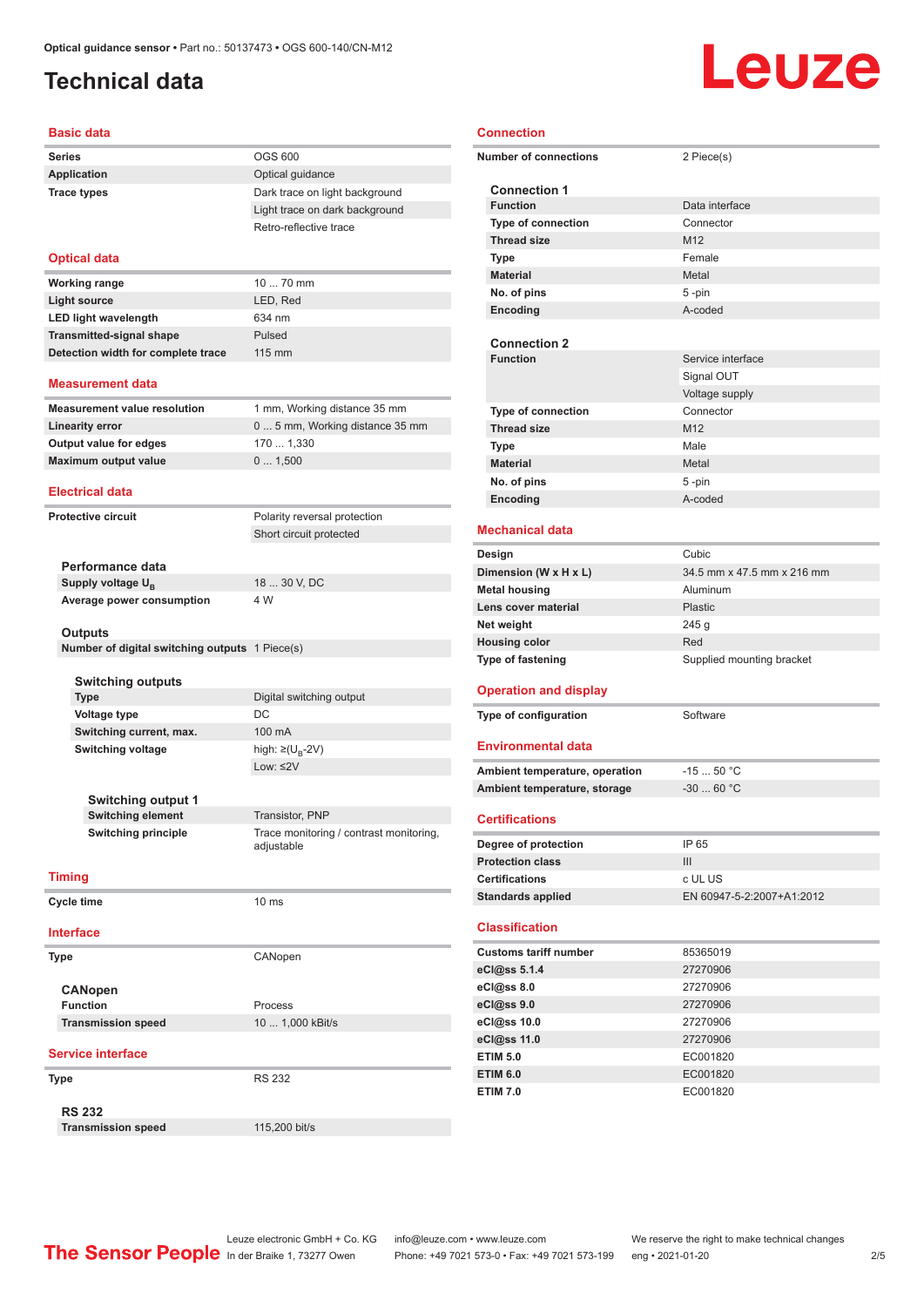### <span id="page-2-0"></span>**Dimensioned drawings**

All dimensions in millimeters







A Integrated illumination

### **Electrical connection**

**Connection 1**

| <b>Function</b>           | Data interface |
|---------------------------|----------------|
| <b>Type of connection</b> | Connector      |
| <b>Thread size</b>        | M12            |
| <b>Type</b>               | Female         |
| <b>Material</b>           | Metal          |
| No. of pins               | $5 - pin$      |
| Encoding                  | A-coded        |

| Pin                     | <b>Pin assignment</b> |
|-------------------------|-----------------------|
|                         | <b>CAN Shield</b>     |
| $\overline{2}$          | n.c.                  |
| 3                       | CAN GND               |
| $\overline{\mathbf{4}}$ | CAN H                 |
| 5                       | CAN L                 |



Leuze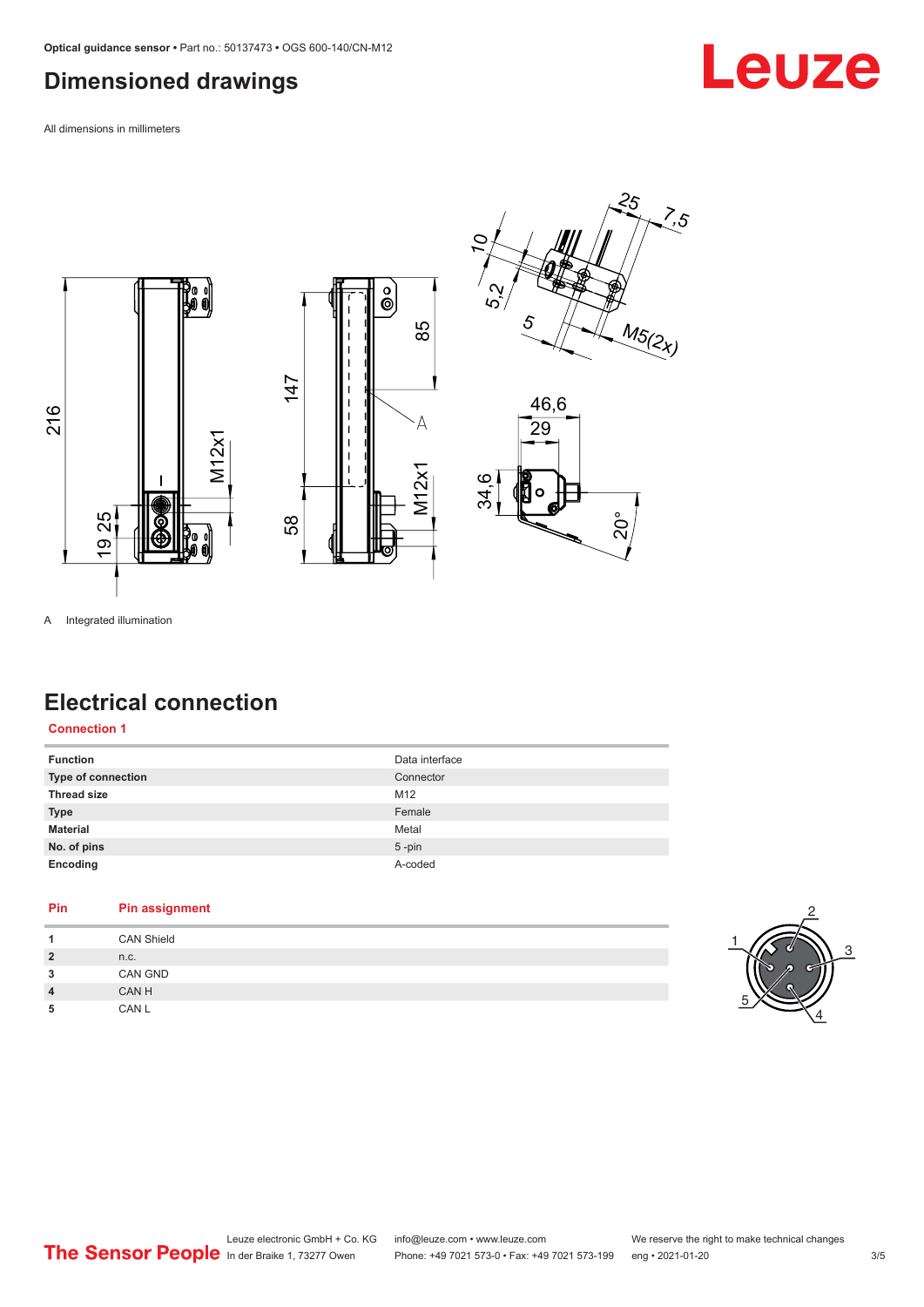### <span id="page-3-0"></span>**Electrical connection**

#### **Connection 2**

| <b>Function</b>    | Service interface |
|--------------------|-------------------|
|                    | Signal OUT        |
|                    | Voltage supply    |
| Type of connection | Connector         |
| <b>Thread size</b> | M12               |
| <b>Type</b>        | Male              |
| <b>Material</b>    | Metal             |
| No. of pins        | $5$ -pin          |
| Encoding           | A-coded           |

#### **Pin Pin assignment 1** V+ **2** RxD RS232

| $\overline{2}$ | RxD RS232         |
|----------------|-------------------|
| 3              | <b>GND</b>        |
| $\overline{4}$ | OUT <sub>1</sub>  |
| 5              | <b>TxD RS 232</b> |



### **Diagrams**

#### Typical value of characteristic curve: linearity error



#### Sensor characteristic curve with one trace



- x Position of the trace's left edge below the sensor [mm]
- y Edge position
- A Measurement value of left edge
- B Measurement value of right edge
- C Position of left edge
- D Position of right edge